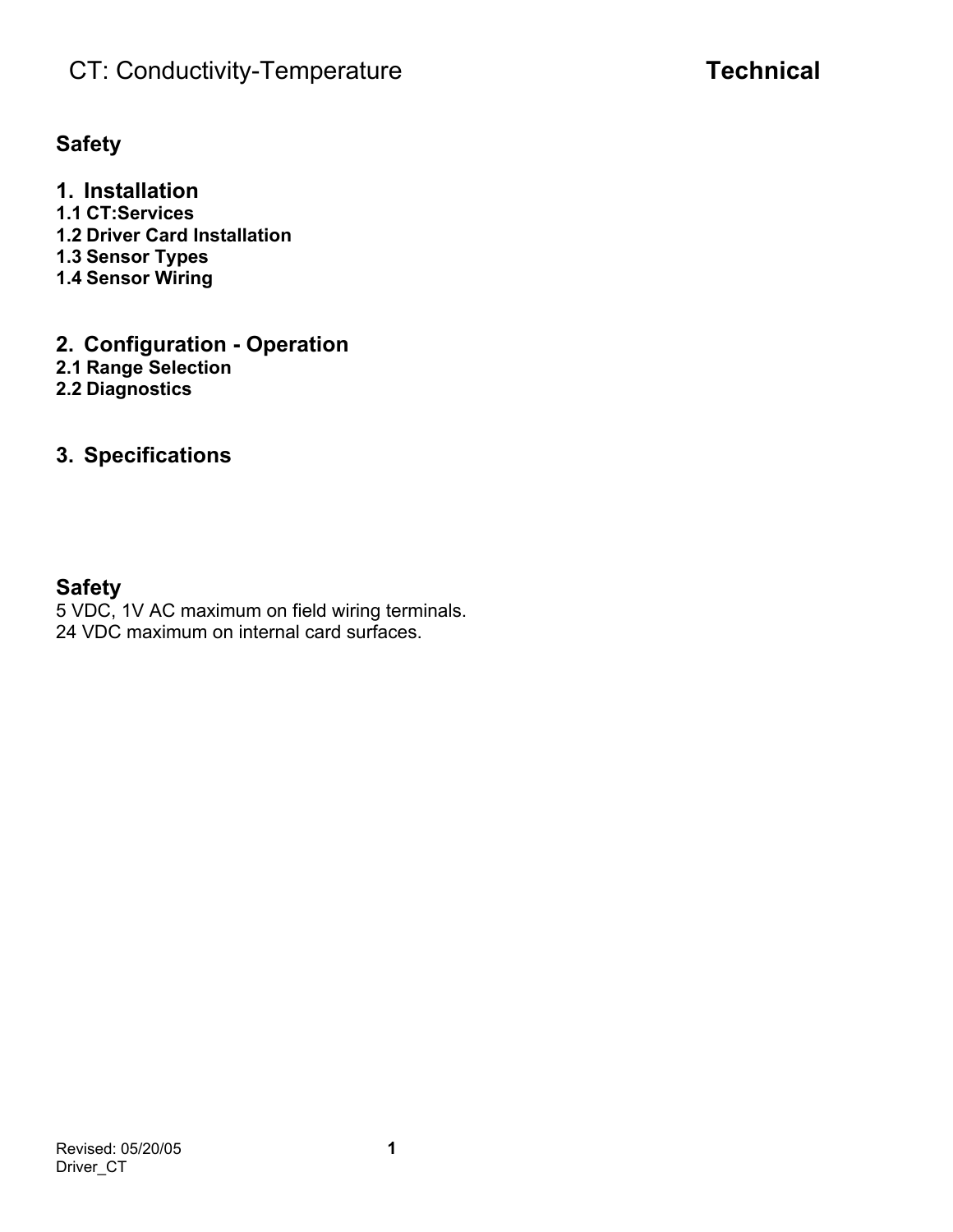### **2. Installation**

#### **2.1 CT:Services**

The CT driver measures conductivity and temperature, connecting to a single immersed sensor. Usually the sensor is installed in a cooling tower recirculating loop, although thermally compensated sensors may be installed in condensate streams, RO piping, downstream of sample coolers on boiler blowdowns…

Up to three CT's may be installed in an M7 controller and up to seven in an M14 controller. Thermal compensation of conductivity is provided by the controller software.

#### **2.2 Driver Card Installation**

- 1. Enable both of the analog inputs at the driver socket location.
- 2. Turn OFF the controller AC power
- 3. CT drivers may be installed in any of the seven M14 controller slots and in any of the M7 slots with the exception of '**G**'.
- 4. Turn ON the controller after installing the CT Driver and the controller will auto-configure, displaying both conductivity and temperature on the LCD display and browser.

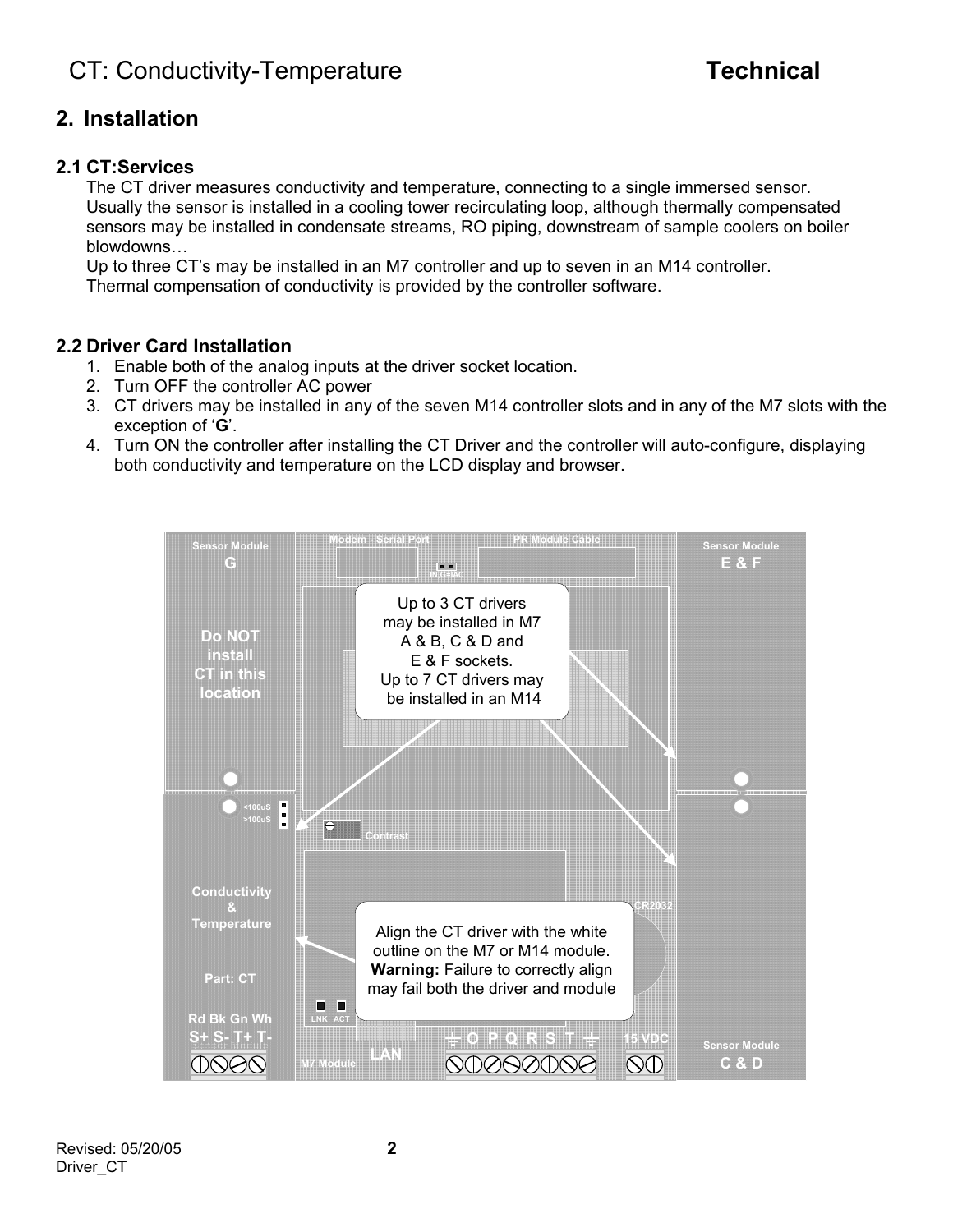#### **2.3 Sensor Types**

Aquatrac type A261200 cooling tower and A261016 hot water, boiler-condensate sensors Both of these sensors contain a 10mV/K type sensor rated up 125C.

### **2.4 Sensor Wiring**



Conductivity sensor cabling may be extended up to 200ft / 60m, using two pair AWG22 / 0.25 mm<sup>2</sup>, cable spliced to the sensor cable using wire nuts or crimped connectors located in an electrical fitting or enclosure.

Do not install sensor cabling in the same conduit as AC power cabling.

Conductivity sensor cabling may share a common conduit with other sensors, water meter and contact set cabling.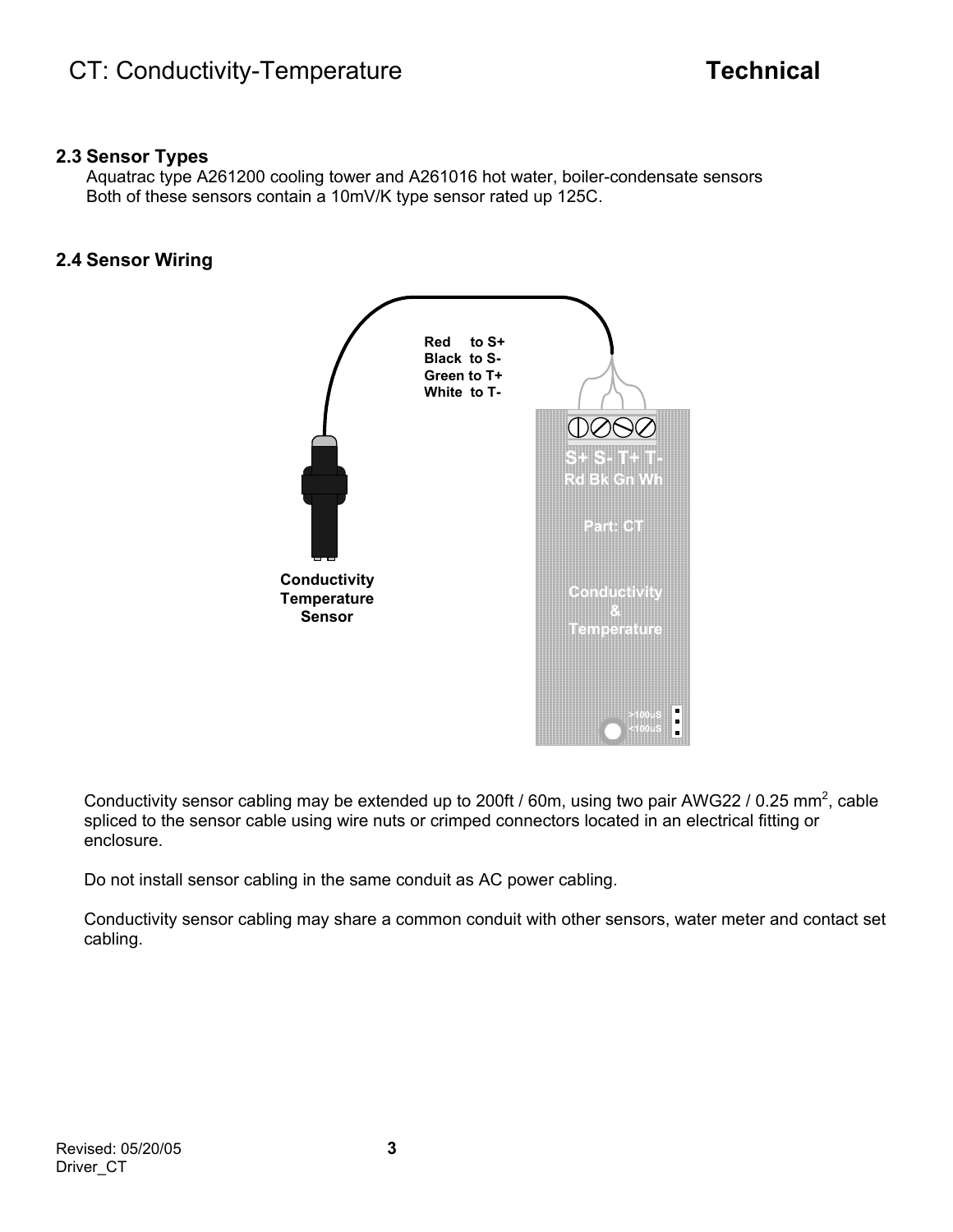# **CT: Conductivity-Temperature <b>Technical**

- **2. Configuration Operation**
- **2.1 Range Selection**

#### **Cooling towers – Waste Water – RO Streams:**

The default range for the CT driver is >100uS. Installing a jumper on the >100uS pins does not change the default range. Use this range for conductivities from 100uS to 20,000uS.

#### **Condensate – Low Conductivity:**

Jumper the <100uS pins for conductivities in the 1 to 100uS range. Constant pressure condensate conductivities may also be measured with the single or dual **B** driver using sensors without thermal compensation.

#### **Changing Ranges:**

*Turn controller OFF before changing ranges*  Controllers check range on power up, loading default Offset and Gain on range change.

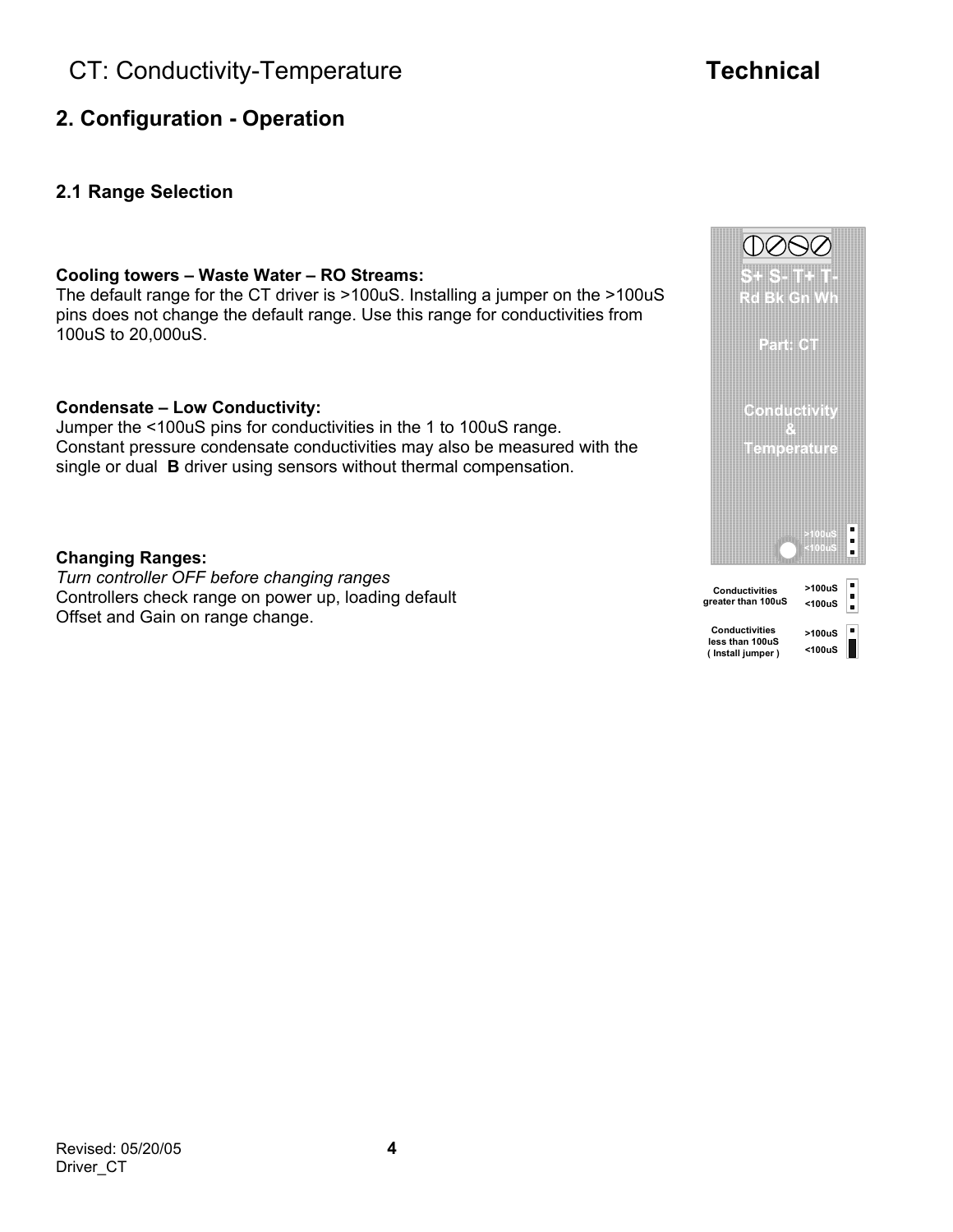### **CT: Conductivity-Temperature <b>Technical 2.2 Diagnostics**

#### **2.2.1 Conductivity Input**

| <b>Parameter</b>       | <b>LCD</b><br><b>Display</b> | <b>Browser</b> | Value: Use                                                                                                                                                                 |
|------------------------|------------------------------|----------------|----------------------------------------------------------------------------------------------------------------------------------------------------------------------------|
| <b>Sensor Location</b> |                              | <b>OK</b>      | C: Installation slot. LCD displays slot letter on screen.                                                                                                                  |
| Input Card Type        | <b>OK</b>                    | <b>OK</b>      | Conductivity: verifies driver card type                                                                                                                                    |
| <b>Current State</b>   | <b>OK</b>                    | <b>OK</b>      | Operational / Alarmed:                                                                                                                                                     |
| <b>Displayed Value</b> | <b>OK</b>                    | OK.            | 1088 uS: Current measured conductivity, display user set units,<br>'uS' default. Displayed with user set resolution                                                        |
| <b>Period Maximum</b>  |                              | <b>OK</b>      | 1094 uS: Data from current log interval. Used to assess<br>controls.                                                                                                       |
| Period Minimum         |                              | <b>OK</b>      | 1082 uS:                                                                                                                                                                   |
| Period Average         |                              | OK             | 1086 uS:                                                                                                                                                                   |
| Sample Size            |                              | OK.            | 426: Samples in Period Max. Min. & Average                                                                                                                                 |
| <b>Current Period</b>  |                              | <b>OK</b>      | 36 minutes: Elapsed time in current log period                                                                                                                             |
| Log Period             |                              | <b>OK</b>      | 60 minutes: User set log period 5 to 1440 minutes                                                                                                                          |
| Compensation           | <b>OK</b>                    | <b>OK</b>      | Thermal Compen. / None:                                                                                                                                                    |
| <b>Measured Level</b>  | <b>OK</b>                    | <b>OK</b>      | 184.9 mV: Raw sensor level in mV, before Gain & Offset after<br>ID Level correction.                                                                                       |
| <b>Gain Multiplier</b> | <b>OK</b>                    | <b>OK</b>      | 5.6420: Calibration adjusts Gain. Displayed Value = Measured<br>Level x Gain Multiplier + Offset Adjust<br>Thermal Compensation is applied after Gain & Offset if selected |
| Default Gain           | OK                           | <b>OK</b>      | 5.6000: Factory default Gain. Gain selected by Input Card ID                                                                                                               |
| <b>Offset Adjust</b>   | <b>OK</b>                    | <b>OK</b>      | -35.0000: Offset. May be user adjusted.                                                                                                                                    |
| Default Offset         | OK                           | <b>OK</b>      | -35.0000: Factory default Offset. Offset selected by Input Card<br>ID                                                                                                      |
| Input Card ID          | <b>OK</b>                    | OK             | Drive level at >100uS range. Design level = 75mV.<br>77 mV:<br>1007 mV: Drive level at <100uS range. Design level = 1005mV.                                                |
| Drive Level            | <b>OK</b>                    |                | 0.0 mV: Unused in CT driver.                                                                                                                                               |

| Range   | <b>Default Gain</b> | <b>Calibration</b><br><b>Gain Span</b> | <b>Default Offset</b> |
|---------|---------------------|----------------------------------------|-----------------------|
| >100uS  | 5.6                 | 2.5 to 10                              | -35                   |
| $100uS$ | 0.4                 | .25 to .55                             | $-10$                 |

**Calibration:** A calculated gain outside of the Calibration Gain Span requires a user selected Override to complete calibration.

#### **Driver Verification Test:**

Connect 1K ohm resistor to 'S+' & 'S-'. Set Range to '>100uS'. Measured Level = 187.5mV +/-5mV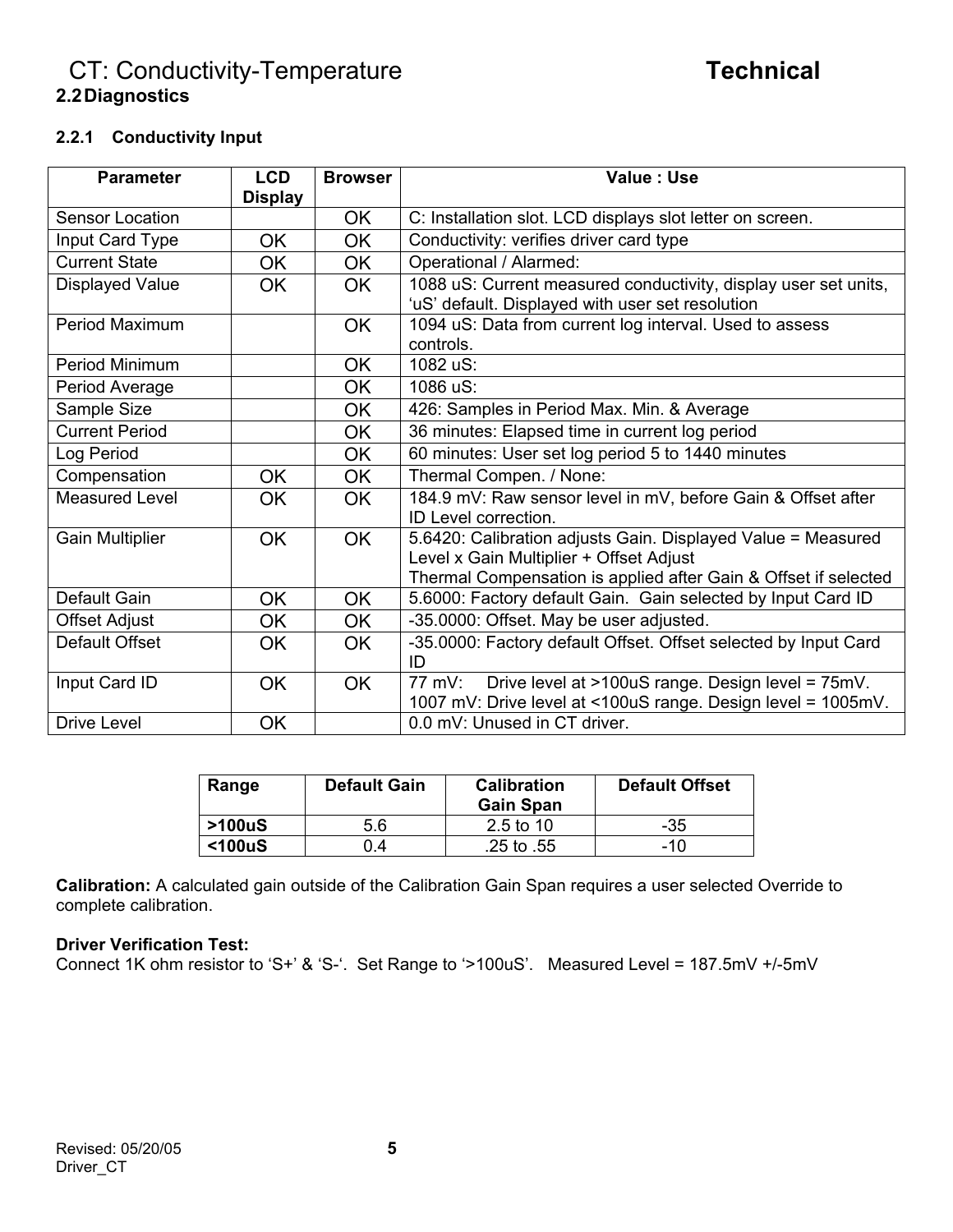# **CT: Conductivity-Temperature <b>Technical**

#### **2.2.2 Temperature Input**

| <b>Parameter</b>       | <b>LCD</b>     | <b>Browser</b> | Value: Use                                                      |
|------------------------|----------------|----------------|-----------------------------------------------------------------|
| <b>Sensor Location</b> | <b>Display</b> |                |                                                                 |
|                        |                | <b>OK</b>      | D: Installation slot. LCD displays slot letter on screen.       |
| Input Card Type        | <b>OK</b>      | <b>OK</b>      | Temperature: verifies driver card type                          |
| <b>Current State</b>   | <b>OK</b>      | <b>OK</b>      | Operational / Alarmed:                                          |
| <b>Displayed Value</b> | <b>OK</b>      | OK.            | 78.47 F: Current measured conductivity, display user set units, |
|                        |                |                | 'F'/'C' are defaults. Displayed with user set resolution.       |
|                        |                |                | 'Metric' switch selects 'C' as default.                         |
| Period Maximum         |                | <b>OK</b>      | 78.55 F: Data from current log interval.                        |
| Period Minimum         |                | <b>OK</b>      | 78.30 F:                                                        |
| Period Average         |                | OK.            | 78.45 F:                                                        |
| Sample Size            |                | OK.            | 1320: Samples in Period Max. Min. & Average                     |
| <b>Current Period</b>  |                | <b>OK</b>      | 37 minutes: Elapsed time in current log period                  |
| Log Period             |                | <b>OK</b>      | 60 minutes: User set log period 5 to 1440 minutes               |
| Compensation           | <b>OK</b>      | <b>OK</b>      | None:                                                           |
| <b>Measured Level</b>  | <b>OK</b>      | OK.            | 2988.1 mV: Raw sensor level in mV, before Gain & Offset.        |
|                        |                |                | $10mV/K = 298.8K$ , 25.8C                                       |
| <b>Gain Multiplier</b> | OK             | <b>OK</b>      | 0.18: Gain. May be user adjusted.                               |
| Default Gain           | <b>OK</b>      | <b>OK</b>      | 0.18: Factory default Gain. Gain selected Metric switch.        |
|                        |                |                | Metric Default Gain = 0.1                                       |
| <b>Offset Adjust</b>   | <b>OK</b>      | <b>OK</b>      | -461.4: Calibration adjusts Offset. Displayed Value = Measured  |
|                        |                |                | Level x Gain Multiplier + Offset Adjust                         |
| Default Offset         | <b>OK</b>      | OK.            | -459.4: Factory default Offset.                                 |
|                        |                |                | Offset selected by Input Card ID                                |
|                        |                |                | Metric Default Offset = -273                                    |
| Input Card ID          | <b>OK</b>      | <b>OK</b>      | 3003 mV: Ignored by controller, card ID set by conductivity     |
|                        |                |                | input.                                                          |
| <b>Drive Level</b>     | <b>OK</b>      |                | 0.0 mV: Unused in CT driver.                                    |

| <b>Units</b>                    | <b>Default Gain</b> | <b>Calibration</b><br><b>Offset Span</b> | <b>Default Offset</b> |
|---------------------------------|---------------------|------------------------------------------|-----------------------|
|                                 | 0.18                | $-430$ to $-590$                         | -459.4                |
| C / Metric<br><b>Option Set</b> | 0.10                | -253 to -293                             | $-273.0$              |

**Calibration:** A calculated offset outside of the Calibration Offset Span requires a user selected Override to complete calibration.

#### **Driver Verification Test:**

Connect 1K ohm resistor to 'T+' & 'T-'. Measured Level = 680 +/-5mV Measured Level = 680uA thermal sensor drive x 1K ohm